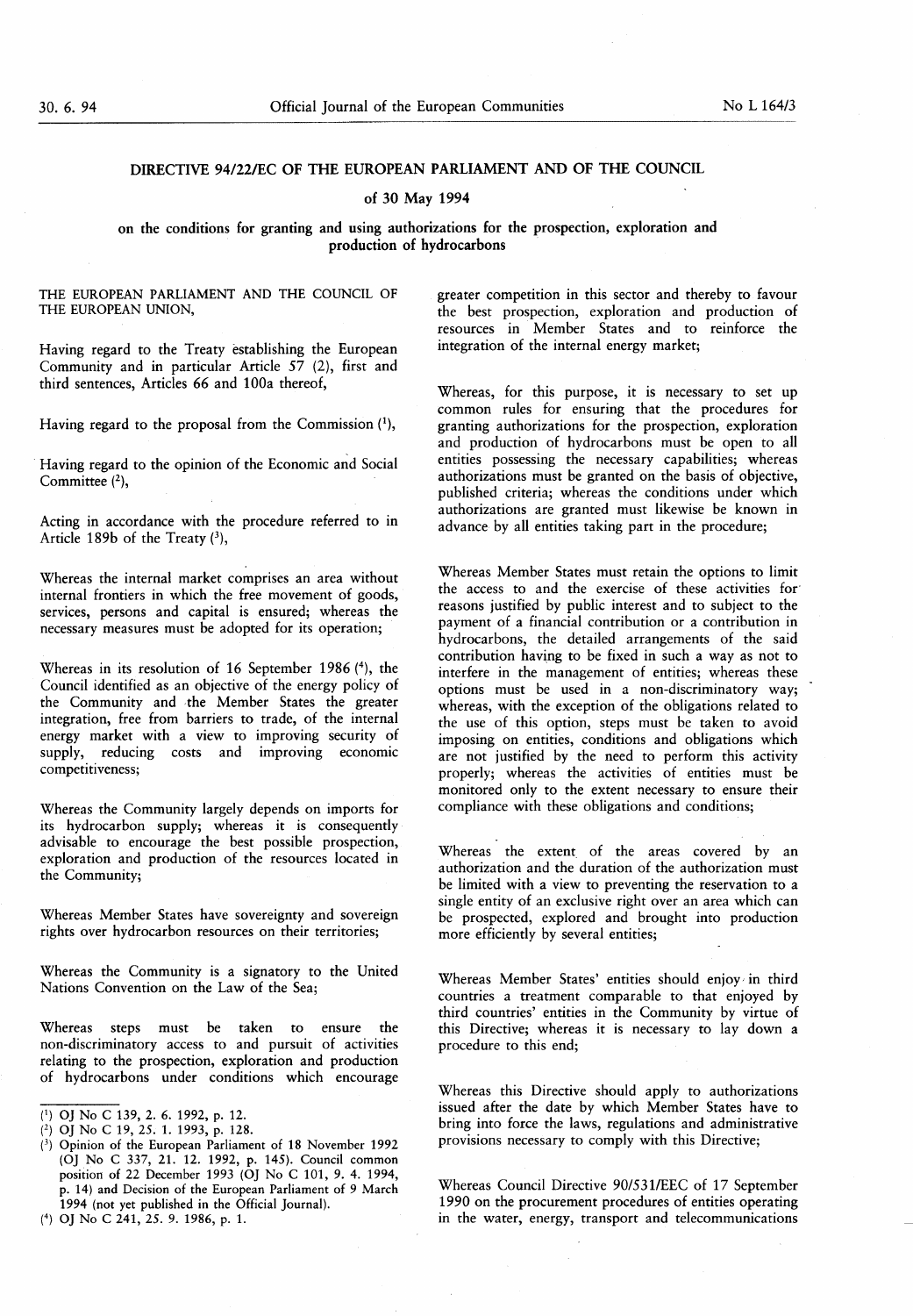sectors (1) and Council Directive 93/38/EEC of 14 June 1993 coordinating the procurement procedures of entities operating in the water, energy, transport and telecommunications sectors  $(2)$  apply to the entities in the energy sector as regards their procurement of supplies, of works and of services; whereas the application of the alternative arrangements provided for under Article 3 of Directive 90/531/EEC is subject in particular to the condition that, in the Member State requesting the application of these arrangements, authorizations be granted in a non-discriminatory and transparent manner; whereas a Member State fulfils this condition from the moment when and for as long as it complies with the requirements of this Directive; whereas it is consequently necessary to amend Directive 90/531/EEC;

Whereas Article 36 of Directive 90/531/EEC provides for a review within four years, in the light of developments concerning in particular progress in market opening and the level of competition, of the field of application of that Directive. This review of the field of application includes hydrocarbon exploration and extraction;

Whereas Denmark is in a special situation, due to the fact that it is obliged to enter into negotiations on a possible continuation of the activities after the expiry of the concession, issued on 8 July 1962, concerning the areas which are relinquished on 8 July 2012 and that Denmark will thus be accorded a derogation concerning these areas,

### HAVE ADOPTED THIS DIRECTIVE:

#### Article <sup>1</sup>

For the purposes of this Directive:

- 1. 'competent authorities' means the public authorities, as defined in Article 1 (1) of Directive 90/531/EEC, which are responsible for granting authorization and/or monitoring use thereof;
- 2. 'entity' means any natural or legal person or any group of such persons which applies for, is likely to apply for or holds an authorization;
- 3. 'authorization' means any law, regulation, administrative or contractual provision or instrument issued thereunder by which the competent authorities of a Member State entitle an entity to exercise, on its own behalf and at its own risk, the exclusive right to prospect or explore for or produce hydrocarbons in a geographical area. An authorization may be granted for each activity separately or for several activities at a time;

4. 'public entity' means a public undertaking as defined in Article <sup>1</sup> (2) of Directive 90/53 1/EEC.

### Article 2

1. Member States retain the right to determine the areas within their territory to be made available for the exercise of the activities of prospecting, exploring for and producing hydrocarbons.

2. Whenever an area is made available for the exercise of the activities set out in paragraph 1, Member States shall ensure that there is no discrimination between entities as regards access to and exercise of these activities.

However, Member States may refuse, on grounds of national security, to allow access to and exercise of these activities to any entity which is effectively controlled by third countries or third country nationals.

#### Article 3

1. Member States shall take the necessary measures to ensure that authorizations are granted following a procedure in which all interested entities may submit applications in accordance either with paragraph 2 or 3.

- 2. This procedure shall be initiated:
- (a) either at the initiative of the competent authorities by means of a notice inviting applications, to be published in the Official Journal of the European Communities at least 90 days before the closing date for applications;
- (b) or by means of a notice inviting applications, to be published in the Official Journal of the European Communities following submission of an application by an entity without prejudice to Article  $2(1)$ . Other interested entities shall have a period of at least 90 days after the date of publication in which to submit an application.

Notices shall specify the type of authorization, the geographical area or areas in part or all of which an application has been or may be made and the proposed date or time limit for granting authorization.

Where preference is given to applications by entities which are single natural or legal persons, the notice shall so specify.

Member States may grant authorizations without initiating a procedure under paragraph 2 where the area for which authorization is requested:

 $(a)$  is available on a permanent basis; or

<sup>(1)</sup> OJ No L 297, 29. 10. 1990, p. 1.

<sup>(2)</sup> OJ No L 199, 9. 8. 1993, p. 84.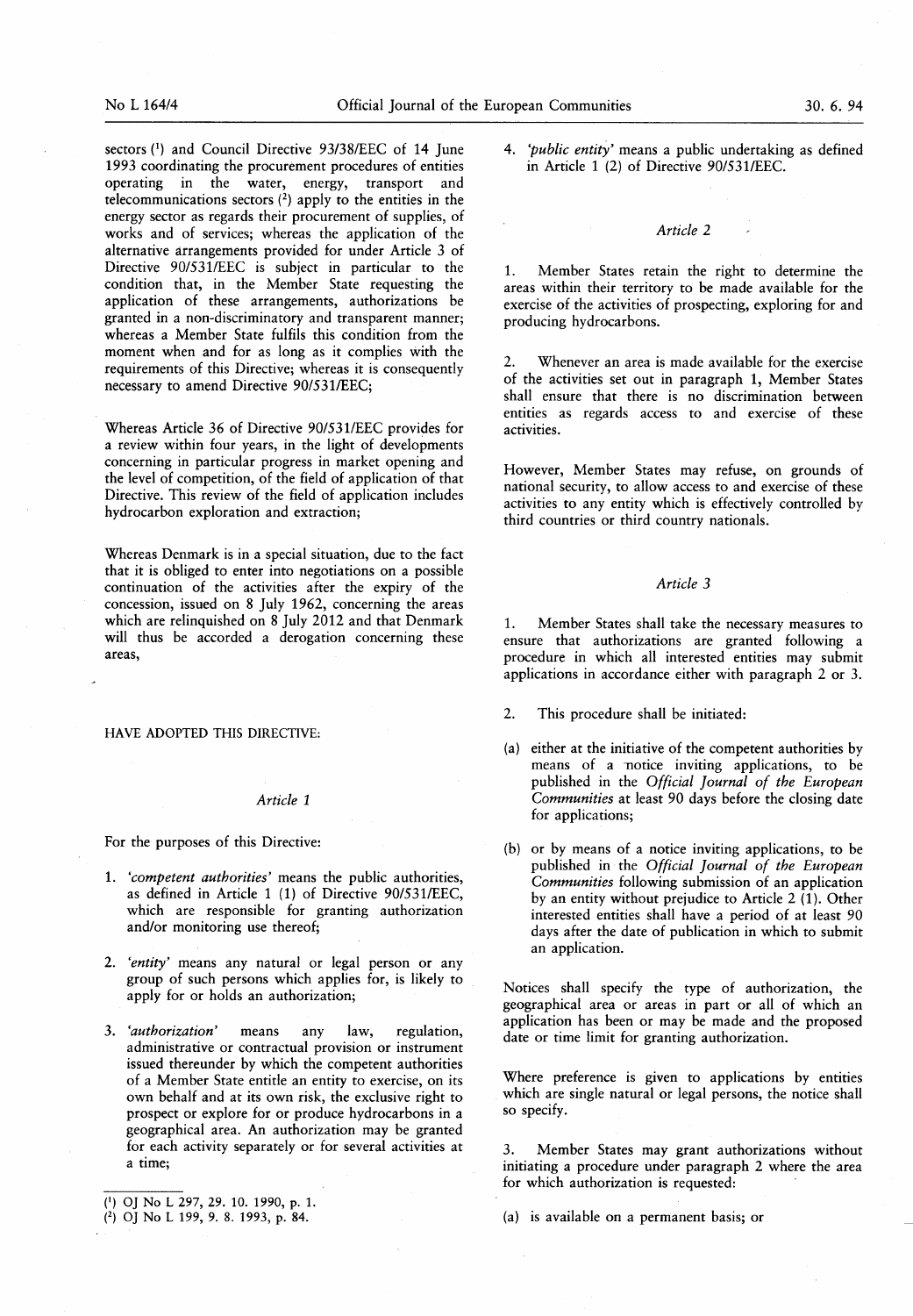- (b) has been the subject of a previous procedure according to paragraph 2 which has not resulted in the grant of an authorization; or
- (c) has been relinquished by an entity and does not fall automatically under  $(a)$ .

A Member State wishing to apply this paragraph shall within three months of the adoption of this Directive or, in case of Member States who have not yet introduced such procedures, without delay arrange for the publication in the Official Journal of the European Communities of a notice indicating the areas within its territory which are available under this paragraph and where detailed information in this regard can be obtained. Any significant change in this information shall be the subject of an additional notice. However, no application for an authorization under this paragraph can be considered until after the publication of the relevant notice under this text.

4. A Member State may decide not to apply the provisions of paragraph <sup>1</sup> if and to the extent that geological or production considerations justify the granting of the authorization for an area to the holder of an authorization for a contiguous area. The Member State concerned shall ensure that the holders of authorizations for any other contiguous areas are able to submit applications in such a case and are given sufficient time to do so.

5. The following shall not be considererd as the grant of an authorization within the meaning of paragraph 1:

- (a) the grant of an authorization solely by reason of a change of name or ownership of an entity holding an existing authorization, a change in the composition of such an entity or a transfer of an authorization;
- (b) the grant of an authorization to an entity having another form of authorization where the possession of the latter authorization implies a right to the grant of the former authorization;
- (c) the decision of the competent authorities taken within the framework of an authorization (whether or not such authorization was granted before the date fixed in Article 14) and relating to the commencement, interruption, prolongation or cessation of the activities or to the prolongation of the authorization itself.

6 . Notwithstanding the initiation of the procedures mentioned in paragraph 2, Member States retain the option to refuse the granting of authorizations, whilst ensuring that this option does not give rise to discrimination between entities.

# Article 4

Member States shall take the necessary measures to ensure that:

- (a) if the geographical areas are not delimited on the basis of a prior geometric division of the territory, the extent of each area is determined in such a way that it does not exceed the area justified by the best possible exercise of the activities from the technical and economic points of view. In the case of authorizations granted following the procedures laid down in Article 3 (2), objective criteria shall be established to this end and shall be made available to the entities prior to the submission of applications;
- (b) the duration of an authorization does not exceed the period necessary to carry out the activities for which the authorization is granted. However, the competent authorities may prolong the authorization where the stipulated duration is insufficient to complete the activity in question and where the activity has been performed in accordance with the authorization;
- (c) entities do not retain exclusive rights in the geographical area for which they have received an authorization for longer than is necessary for the proper performance of the authorized activities.

### Article 5

Member States shall take the necessary measures to ensure that:

- 1. authorizations are granted on the basis of criteria concerning, in all cases:
	- (a) the technical and financial capability of the entities; and
	- (b) the way in which they propose to prospect, to explore and/or to bring into production the geographical area in question;

and, where applicable:

- $(c)$  if the authorization is put up for sale, the price which the entity is prepared to pay in order to obtain the authorizations;
- (d) if, following evaluation under the criteria  $(a)$ ,  $(b)$ and, where applicable, (c), two or more applications have equal merit, other relevant objective and non-discriminatory criteria, in order to make a final choice among these applications.

The competent authorities may also take account, when appraising applications, of any lack of efficiency and responsibility displayed by the applicants in operations under previous operations under previous authorizations.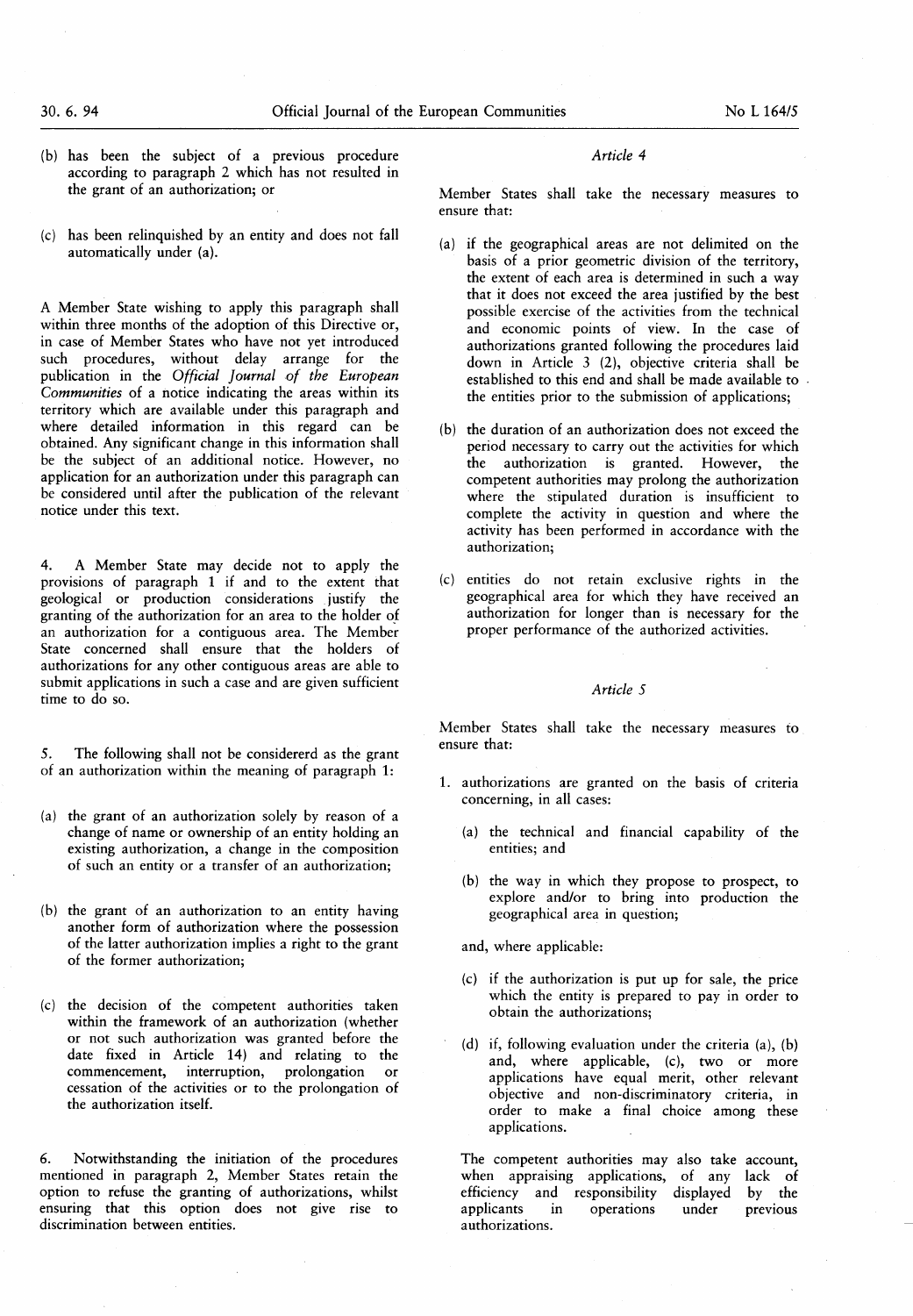Where the competent authorities determine the composition of an entity to which they may grant an authorization, they shall make that determination on the basis of objective and non-discriminatory criteria.

Where the competent authorities determine the operator of an entity to which they may grant an authorization, they shall make that determination on the basis of objective and non-discriminatory criteria.

The criteria shall be drawn up and published in the Official Journal of the European Communities before the start of the period for submission of applications. Member States which have already published the criteria in their official journals may limit the publication in the Official Journal of the European Communities to a reference to the publication in their official journals. However, any change in criteria shall be published in full in the Official Journal of the European Communities;

- 2. the conditions and requirements concerning the exercise or termination of the activity which apply to each type of authorizations by virtue of the laws, regulations and administrative provisions in force at the time of submission of the applications, whether contained in the authorization or being one of the conditions to be accepted prior to the grant of such authorization, are established and made available to interested entities at all times. In the case provided for in Article 3  $(2)$  (a), they may be made available only from the date starting from which applications for authorization may be submitted;
- 3. any changes made to the conditions and requirements in the course of the procedure are notified to all interested entities;
- 4. the criteria, conditions and requirements referred to in this Article are applied in a non-discriminatory manner;
- 5. any entity whose application for an authorization is unsuccessful is, if the entity so wishes, informed of the reasons for the decision.

### Article 6

1. Member States shall ensure that the conditions and requirements referred to in Article 5 (2) and the detailed obligations for use of a specific authorization are justified exclusively by the need to ensure the proper performance of the activities in the area for which an authorization is requested, by the application of paragraph 2 or by the payment of a financial contribution or a contribution in hydrocarbons.

2. Member States may, to the extent justified by national security, public safety, public health, security of

transport, protection of the environment, protection of biological resources and of national treasures possessing artistic, historic or archaeological value, safety of installations and of workers, planned management of hydrocarbon resources (for example the rate at which hydrocarbons are depleted or the optimization of their recovery) or the need to secure tax revenues, impose conditions and requirements on the exercise of the activities set out in Article 2 (1).

3. The rules for payment of contributions referred to in paragraph 1, including any requirement for State participation, shall be fixed by Member States in such a way as to ensure that the independence of management of entities is maintained.

However, where the grant of authorizations is subject to the State's participation in the activities and where a legal person has been entrusted with the management of this participation or where the State itself manages the participation, neither the legal person nor the State shall be prevented from assuming the rights and obligations associated with such participation, equivalent to the importance of the participation provided that the legal person or the State shall not be party to information nor exercise any voting rights on decisions regarding sources of procurement for entities, that the legal person or the State in combination with any public entity or entities shall not exercise a majority voting right on other decisions and that any vote by the State or the legal person shall be based exclusively on transparent, objective and non-discriminatory principles, and shall not prevent the management decisions of the entity from being based on normal commercial principles.

However, the provisions of the preceding sub-paragraph shall not prevent the legal person or the State from opposing a decision by the holders of an authorization which would not respect the conditions and requirements, specified in the authorization, regarding depletion policy and protection of the financial interests of the State.

The option to oppose a decision shall be exercised in a non-discriminatory manner, particularly regarding investment decisions and sources of supply of entities. Where the State's participation in the activities is managed by a legal person which also holds the authorizations, the Member State shall put in place arrangements requiring that legal person to keep separate accounts for its commercial role and its role as manager of the State's participation and guaranteeing that there is no flow of information from the part of the legal person responsible for the management of the State's participation to the part of the legal person which holds authorizations in its own right. However, where the part of the legal person responsible for the management of the State's participation engages the part of the legal person which holds authorization as a consultant, the former may make available any information which is necessary for the consultancy work to be carried out. The holders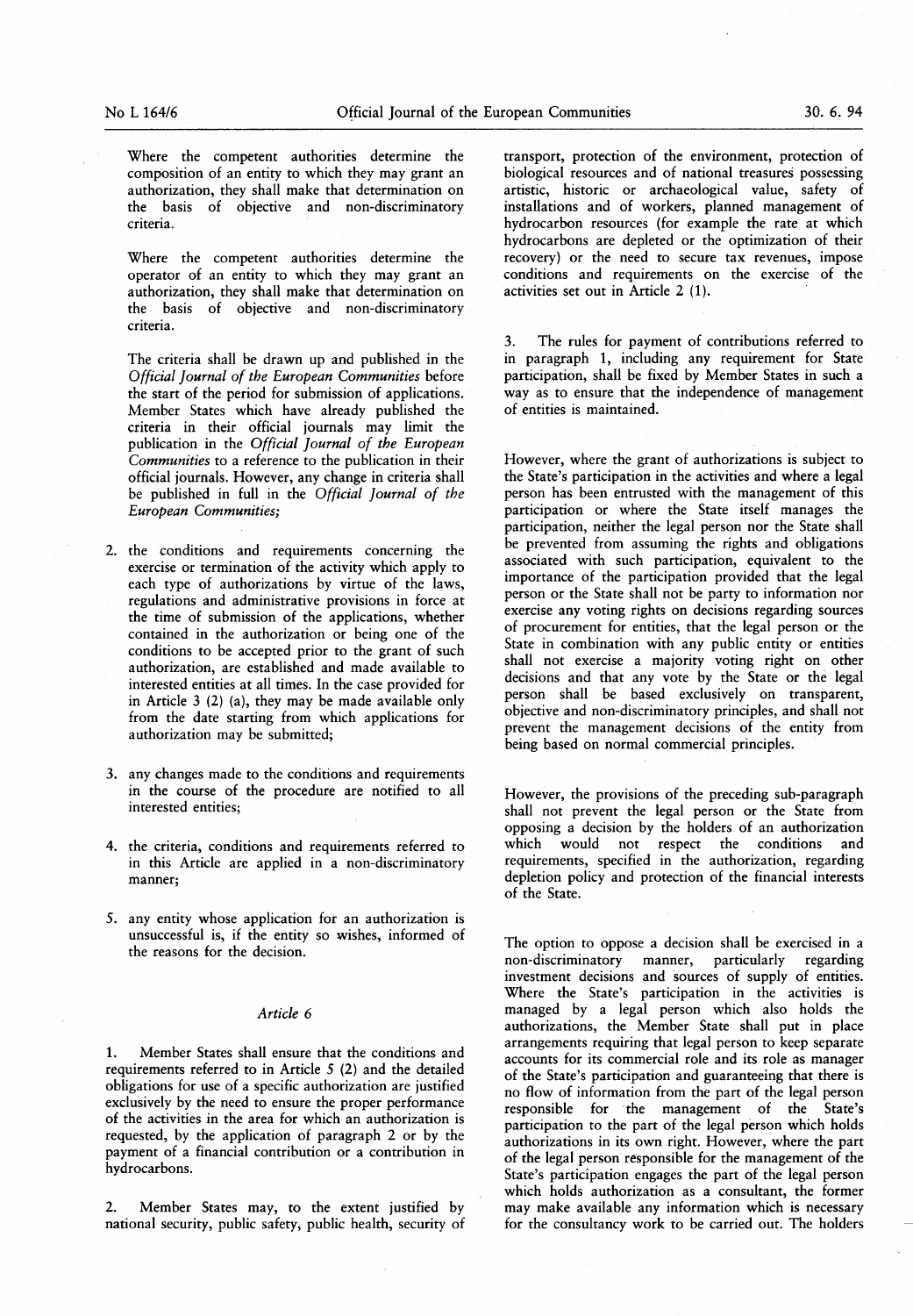of all authorizations to which the information relates shall be informed in advance of what information will be given in this way and shall be given sufficient time to raise objections.

4. Member States shall ensure that the monitoring of entities under an authorization is limited to that necessary to ensure compliance with the conditions, requirements and obligations referred to in paragraph 1. In particular, they shall take the measures necessary to ensure that no entity is required, by any law, regulation or administrative requirement, or by any agreement or undertaking, to provide information on its intended or actual sources of procurement, except at the request of the competent authorities and exclusively with a view to the objectives set out in Article 36 of the Treaty.

## Article 7

Without prejudice to the provisions concerning or contained in individual authorizations and to the provisions of Article  $3$  (5) (b) legal, regulatory and administrative provisions which reserve to a single entity the right to obtain authorizations in a specific geographical area within the territory of a Member State shall be abolished by the Member States concerned before <sup>1</sup> January 1997.

### Article 8

1. Member States shall inform the Commission of any general difficulty encountered, de jure or de facto, by entities in access to or exercise of the activities of prospecting, exploring for and producing hydrocarbons in third countries, which have been brought to their attention. Member States and the Commission shall ensure that commercial confidentiality is respected.

2. The Commission shall report to the European Parliament and the Council before 31 December 1994, and periodically thereafter, on the situation of entities in third countries and on the state of any negotiations undertaken pursuant to paragraph 3 with those countries or in the framework of international organizations.

3. Whenever the Commission establishes, either on the basis of the reports referred to in paragraph 2 or on the basis of other information, that a third country is not granting Community entities, as regards access to or exercise of the activities referred to in paragraph 1, treatment comparable to that which the Community grants entities from that third country, the Commission may submit proposals to the Community for the appropriate mandate for negotiation with a view to obtaining comparable competitive opportunities for Community entities. The Council shall decide by qualified majority.

In the circumstances described in paragraph 3, the Commission may at any time propose that the Council authorize one or more Member States to refuse an authorization to an entity which is effectively controlled by the third country concerned and/or by nationals of that third country.

The Commission may make such a proposal on its own initiative or at the request of a Member State.

The Council shall act by qualified majority as soon as possible.

5. Measures taken pursuant to this Article shall be without prejudice to the Community's obligations under any international agreement governing access to an exercise of the activities of prospecting, exploring for and producing hydrocarbons.

# Article 9

Each Member State shall publish and communicate to the Commission an annual report which shall include information on the geographical areas which have been opened for prospecting, exploration and production, authorizations granted, entities holding authorizations and the composition thereof and the estimated reserves contained in its territory.

This provision does not imply any obligation for Member States to publish information of a commercially confidential nature.

#### Article 10

Member States shall notify the Commission, no later than <sup>1</sup> May 1995, of the competent authorities. Member States shall notify the Commission without delay of any subsequent changes. The Commission shall publish the list of competent authorities and any changes thereto in the Official Journal of the European Communities.

## Article 11

This Directive applies to authorizations granted from the date laid down in Article 14.

#### Article 12

The following paragraph shall be added to Article 3 of Directive 90/531/EEC:

'5. As regards the exploitation of geographical areas for the purpose of prospecting for or extracting oil or gas, paragraphs <sup>1</sup> to 4 shall apply as follows from the date on which the Member State concerned has complied with the provisions of the European